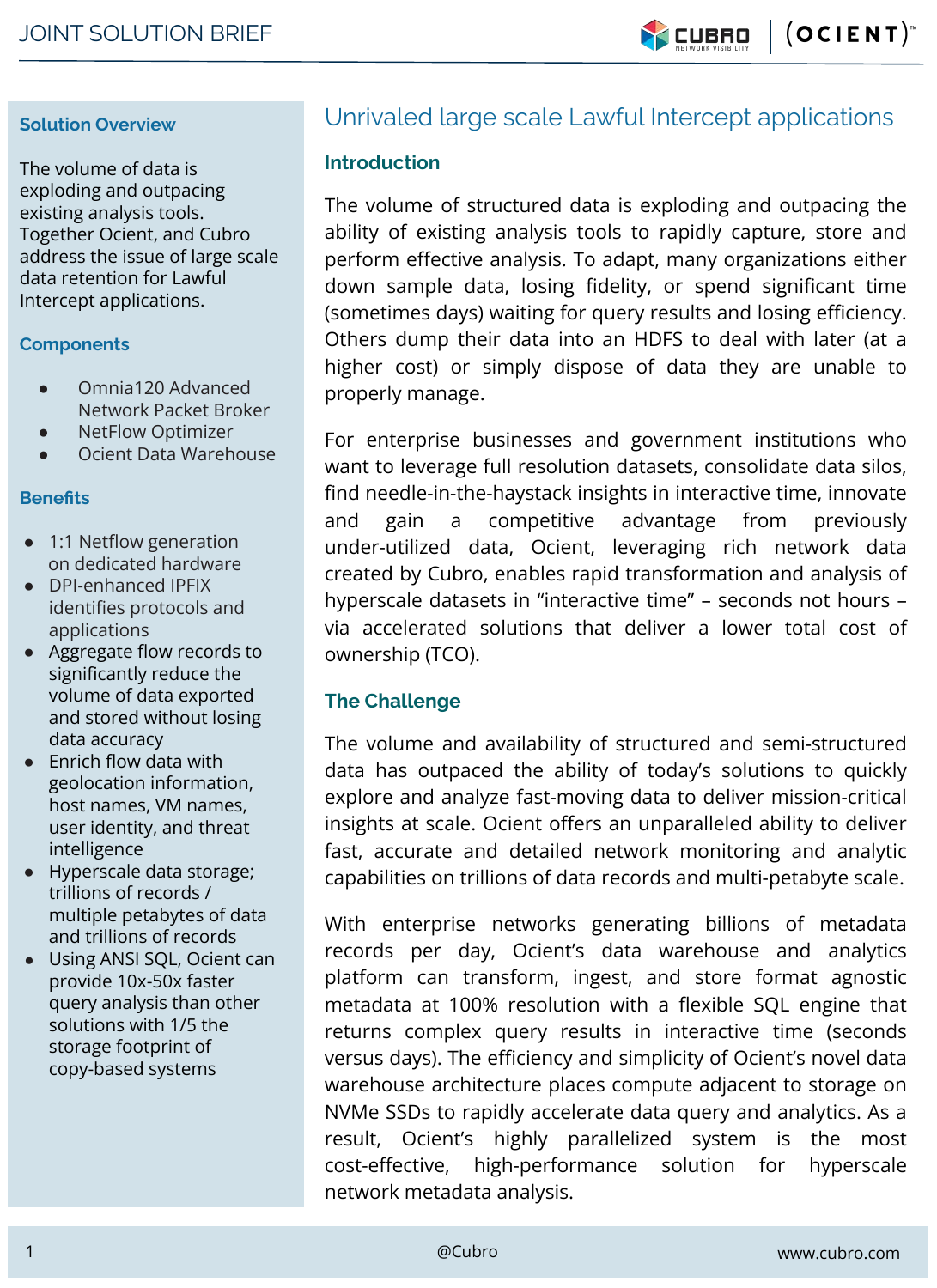

## **Joint Solution**

**Cubro** provides the tapping, aggregation, and flow generation layer by obtaining an out-of-band, packet for packet copy of the network traffic to generate one-to-one IPFIX records based on individual sessions. These records contain all information traditionally found in NetFlow as well as protocol and application detection from Cubro's Deep Packet Inspection engine. This data is then forwarded to NetFlow Optimizer for further processing and data enrichment.

**NetFlow Optimizer (NFO)** uses patented streaming technology to aggregate flow records from multiple sources, such as virtual or physical network devices and public cloud flow logs, eliminating redundant data. Simultaneously, the data is augmented with valuable information, including GeoIP data, domain names, VM names, user identity, and threat detection, adding further layers of data enrichment. The output is also standardized to JSON format for forwarding to the Ocient Data Warehouse.

**Ocient** deploys the data transformation and analytics engine from ingest (ETL) to insights, enabling rapid analytics on 5x-10x more data for higher fidelity insights on trillions of records. The foundation for intelligent analysis, correlation, and forensic applications, Ocient enables complex queries within seconds of ingest and can scale without limits to provide longer retention or "lookback windows" on network metadata.

## **Joint Solution Components**

# **The Cubro Omnia120 Advanced Network Packet Broker**

The Omnia120 is an advanced network packet broker designed from the ground up to address the needs of evolving networks and demanding throughput requirements. Omnia provides purpose-built hardware capable of handling network links from 1 Gbps to several 100 Gbps and a feature-set derived from years of experience and engineering. Omnia combines features included in Advanced Network Packet Brokers with high-performance multi-core CPUs to enable numerous network monitoring, security and analytics uses cases and applications, including those from partners and the open-source community.

# **Cubro NetFlow Optimizer**

NetFlow Optimizer (NFO) uses patented streaming technology which allows the processing of flow data up to 10 times faster than competitive products. It is complementary to traditional network monitoring and security solutions. NFO provides aggregation of records from multiple flow data sources, converts it into standard Syslog or JSON format, filters to eliminate redundant data and enriches with useful additional information delivering a critical component for complete network visibility.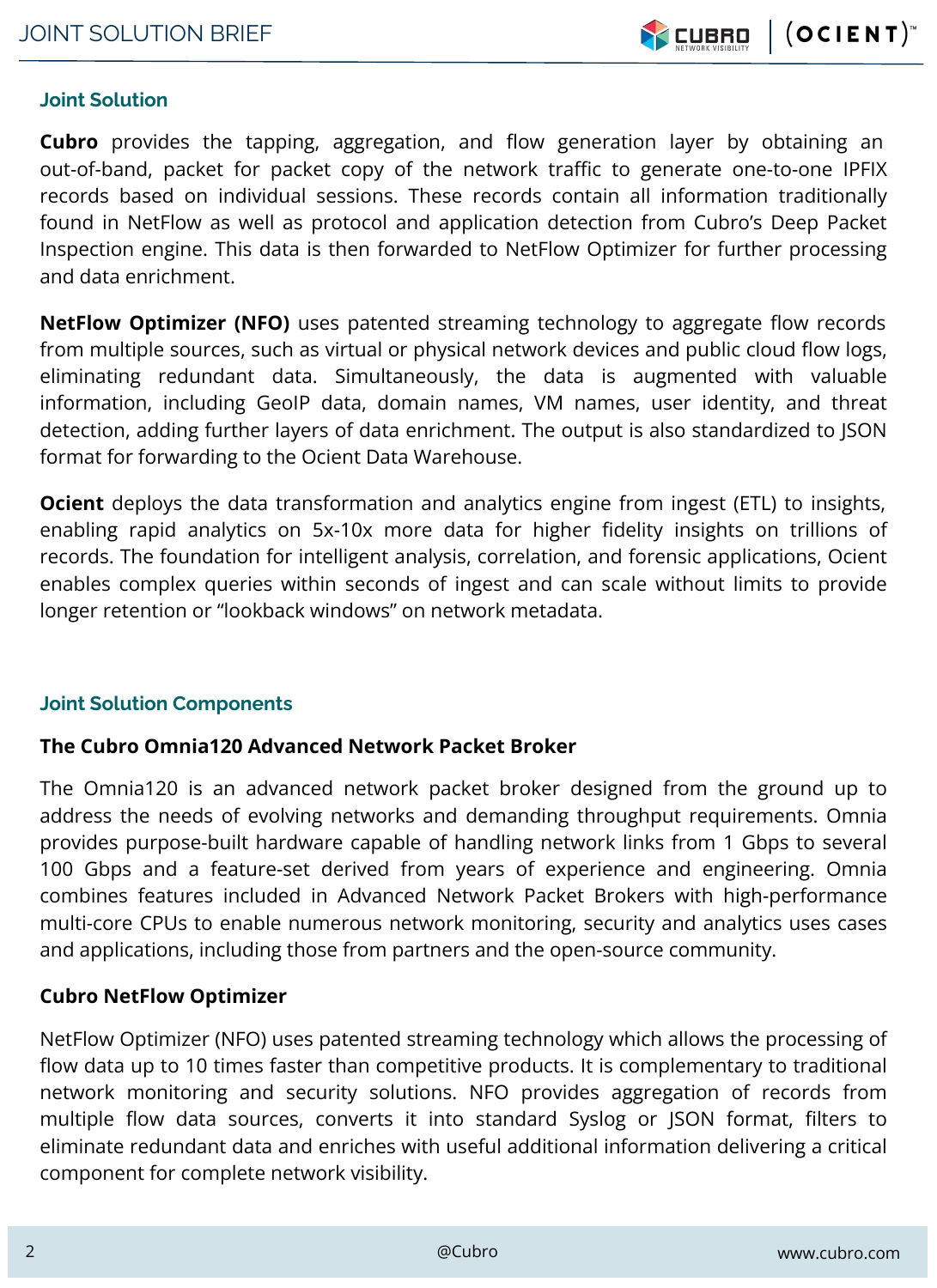

# **Ocient Data Warehouse Platform**

Built to scale to quadrillions of data records, Ocient's Data Warehouse Platform executes complex OLAP-style queries and machine learning on hyperscale data sets 10x-50x faster than other solutions while reducing the storage footprint by 80% when compared to copy-based systems. The speed, simplicity and efficiency of the Ocient Data Warehouse enables customers to transform data at terabits per second upon ingest, consolidate multiple workloads on a single, unified platform, and support thousands of concurrent users across the organization without impacting performance. Ocient's modern technology architecture accelerates the speed by which organizations can process and analyze complex data types across a diverse set of users.

## **Use Cases**

A combination of Cubro TAPs and mirror ports (such as SPAN and ERSPAN feeds) provide a copy of all network traffic to an Omnia120. The Omnia120 generates DPI enriched IPFIX records from all traffic sessions. These records are sent to an instance of NetFlow Optimizer for processing, compression, and further data enrichment. The output is standardized and forwarded to the Ocient Data Warehouse for retention and analysis. Additionally, the Omnia120 can aggregate, filter, and distribute traffic to out-of-band security and monitoring tools (such as an IDS) and NetFlow Optimizer can ingest other structured data, such as public cloud flow logs (AWS/Google VPC Flow logs, Azure NSG Flow logs), for processing and forwarding to the Ocient platform.

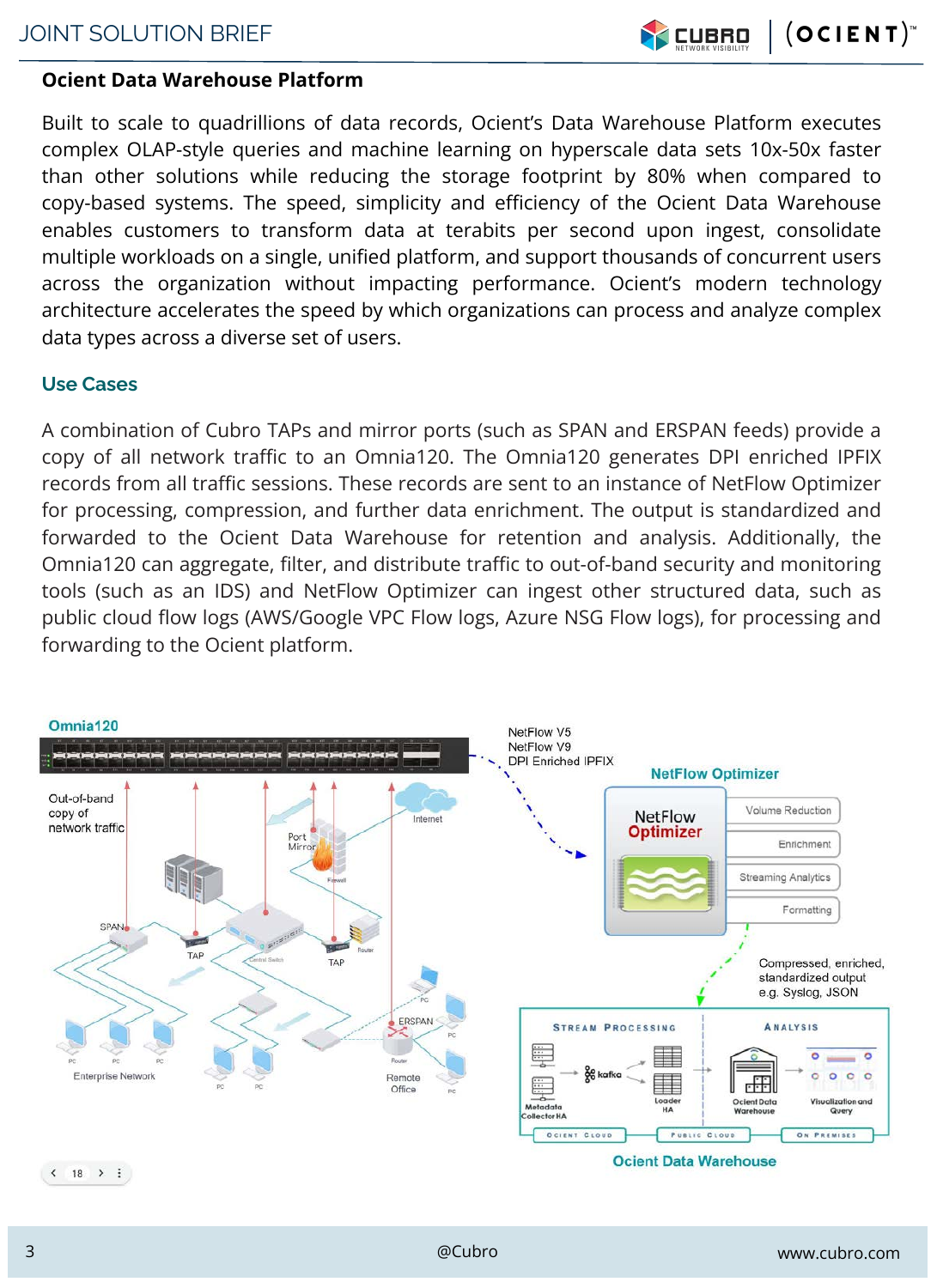$(OCIENT)^*$ 

**CUBRO** 

As in the example above combination of Cubro TAPs and mirror ports (such as SPAN and ERSPAN feeds) provide a copy of all network traffic to an Omnia120. The Omnia120 generates DPI enriched IPFIX records from all traffic sessions. These records are sent to a local instance of NetFlow Optimizer for processing, aggregation, and further data enrichment. The output is standardized and sent to a remote centralized installation of Ocient Data Warehouse for retention and analysis.



#### **About Ocient**

Ocient is a leading hyperscale data analytics solutions company that enables organizations to unlock value from trillions of data records at performance levels and costs previously unattainable. Leading organizations around the world trust Ocient's team of industry experts to design and deploy complex solutions that fast-track new revenue opportunities, streamline operations, and improve security on 5-10x more data while reducing their storage footprint by roughly 80%. Ocient's pilot-to-production solutions are rapidly deployed on-prem or in the cloud with little to no resource-intensive integration. Ocient is a carbon-neutral company, headquartered in Chicago, and backed by leading investors including Greycroft, In-Q-Tel and OCA Ventures. For more information, please visit [www.ocient.com.](http://www.ocient.com/)

#### **About Cubro**

Cubro is a leading vendor of network visibility solutions that include network TAPs, Advanced Network Packet Brokers, Bypass Switches and Network Probes, for Service Providers and private and public sector Enterprises worldwide. Our solutions improve security posture while reducing costs by increasing the effectiveness and lifecycle of network security devices, improving business continuity, and reducing the total cost of ownership (TCO) while increasing the ROI of network security. Cubro's products remove network blind-spots to ensure all relevant network traffic is available for security analysis, filter out unnecessary network traffic for analysis, and provide high-availability capabilities for security solutions. For more information, please visit [www.cubro.com](http://www.cubro.com).